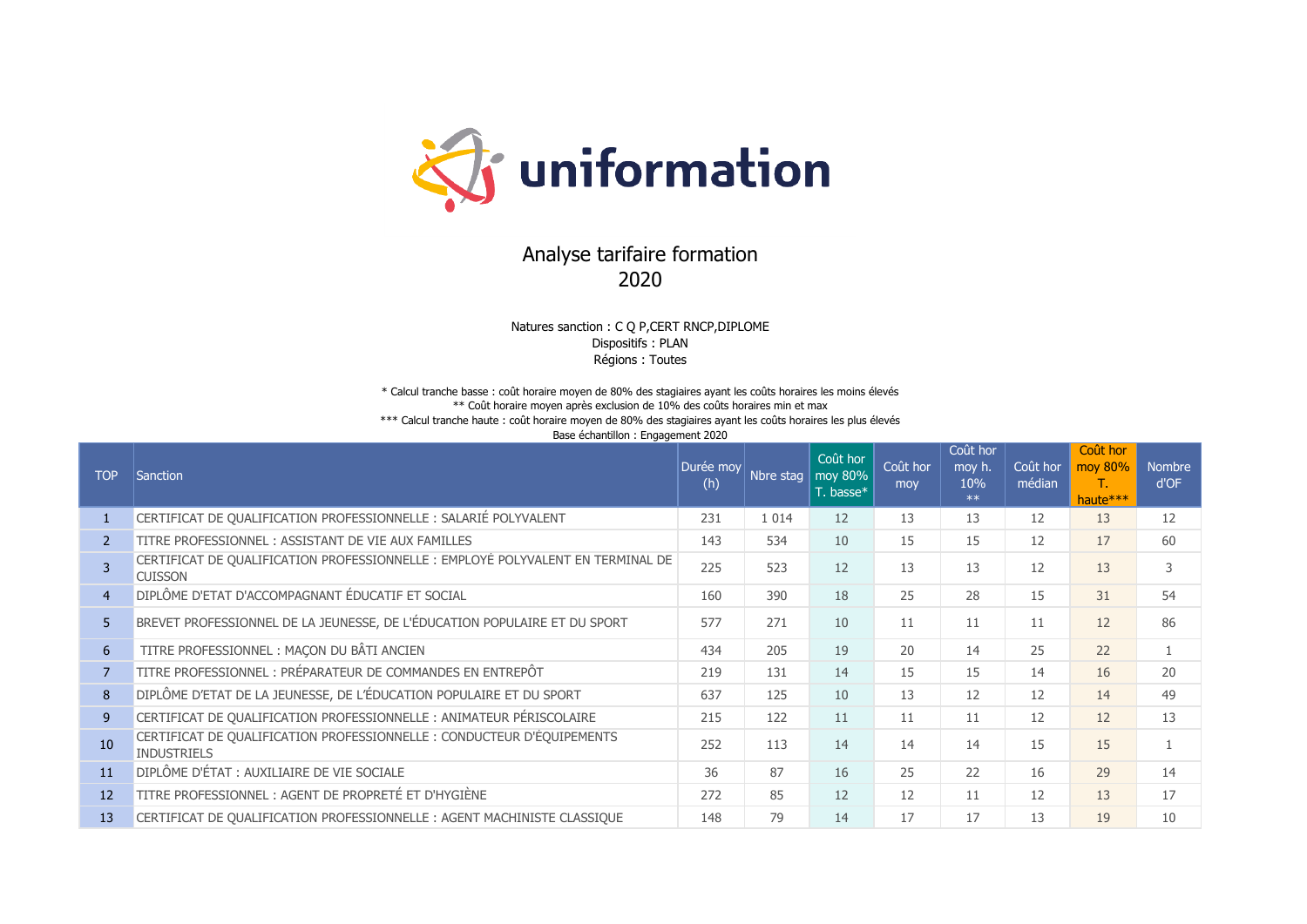| 14 | CERTIFICAT D'APTITUDE PROFESSIONNELLE AGRICOLE : JARDINIER PAYSAGISTE                                 | 150 | 73 | 16 | 18             | 17             | 19             | 19  | 7              |
|----|-------------------------------------------------------------------------------------------------------|-----|----|----|----------------|----------------|----------------|-----|----------------|
| 15 | DIPLÔME D'ETAT SUPÉRIEUR DE LA JEUNESSE, DE L'ÉDUCATION POPULAIRE ET DU SPORT                         | 651 | 65 | 12 | 13             | 13             | 13             | 13  | 18             |
| 16 | DIPLÔME D'ETAT D'AIDE-SOIGNANT                                                                        | 387 | 61 | 9  | 18             | 10             | 5              | 22  | 32             |
| 17 | TITRE PROFESSIONNEL : ENCADRANT TECHNIQUE D'INSERTION                                                 | 256 | 60 | 12 | 13             | 13             | 12             | 14  | 12             |
| 18 | CERTIFICAT D'APTITUDE PROFESSIONNELLE : ACCOMPAGNANT ÉDUCATIF PETITE ENFANCE                          | 447 | 50 | 5  | $\overline{7}$ | 6              | $\overline{4}$ | 8   | 19             |
| 19 | TITRE PROFESSIONNEL : EMPLOYÉ COMMERCIAL EN MAGASIN                                                   | 325 | 45 | 10 | 11             | 12             | 12             | 12  | 9              |
| 20 | TITRE PROFESSIONNEL : OUVRIER DU PAYSAGE                                                              | 585 | 42 | 11 | 12             | 12             | 11             | 12  | $\overline{2}$ |
| 21 | TITRE PROFESSIONNEL : AGENT D'ENTRETIEN DU BÂTIMENT                                                   | 364 | 41 | 13 | 14             | 12             | 12             | 14  | $\overline{7}$ |
| 22 | CERTIFICAT D'APTITUDE PROFESSIONNELLE : PETITE ENFANCE                                                | 403 | 40 | 8  | 10             | $\overline{9}$ | 10             | 11  | 19             |
| 23 | CERTIFICAT D'APTITUDE AUX FONCTIONS D'ENCADREMENT ET DE RESPONSABLE D'UNITÉ<br>D'INTERVENTION SOCIALE | 328 | 39 | 15 | 23             | 19             | 18             | 27  | 30             |
| 24 | TITRE PROFESSIONNEL : MÉDIATEUR SOCIAL ACCÈS AUX DROITS ET SERVICES                                   | 423 | 37 | 12 | 14             | 12             | 12             | 14  | 9              |
| 25 | TITRE PROFESSIONNEL: CONDUCTEUR DU TRANSPORT ROUTIER DE MARCHANDISES SUR<br><b>PORTEUR</b>            | 405 | 34 | 15 | 16             | 16             | 16             | 16  | 17             |
| 26 | TITRE PROFESSIONNEL : ASSISTANT RESSOURCES HUMAINES                                                   | 473 | 33 | 12 | 12             | 12             | 12             | 12  | 6              |
| 27 | ENCADRANT TECHNIQUE D'ACTIVITÉS D'INSERTION PAR L'ÉCONOMIQUE                                          | 233 | 30 | 14 | 16             | 15             | 15             | 17  | 8              |
| 28 | MENTION COMPLÉMENTAIRE : AIDE À DOMICILE                                                              | 124 | 29 | 18 | 27             | 25             | 12             | 33  | 3              |
| 29 | DIPLÔME D'ÉTAT : TECHNICIEN DE L'INTERVENTION SOCIALE ET FAMILIALE                                    | 571 | 28 | 6  | $\overline{7}$ | $\overline{9}$ | 9              | 9   | 8              |
| 30 | TITRE PROFESSIONNEL: AGENT DE RESTAURATION                                                            | 235 | 28 | 18 | 20             | 21             | 25             | 22  | 3              |
| 31 | TITRE PROFESSIONNEL: CONSEILLER EN INSERTION PROFESSIONNELLE                                          | 451 | 28 | 11 | 20             | 15             | 12             | 23  | 16             |
| 32 | <b>GARDIEN D'IMMEUBLES</b>                                                                            | 139 | 26 | 12 | 13             | 12             | 13             | 13  | $\mathsf 3$    |
| 33 | TITRE PROFESSIONNEL : CONDUCTEUR LIVREUR SUR VÉHICULE UTILITAIRE LÉGER                                | 340 | 26 | 15 | 15             | 16             | 16             | 16  | 6              |
| 34 | CERTIFICAT DE QUALIFICATION PROFESSIONNELLE : AGENT D'ENTRETIEN ET DE PROXIMITÉ                       | 89  | 21 | 25 | 51             | 25             | 24             | 58  | $\mathbf{1}$   |
| 35 | CERTIFICAT DE QUALIFICATION PROFESSIONNELLE : AGENT DE PRÉVENTION ET DE<br>SÉCURITÉ                   | 176 | 20 | 9  | 10             | 10             | 9              | 11  | 14             |
| 36 | CERTIFICAT DE QUALIFICATION PROFESSIONNELLE : ANIMATEUR DE LOISIRS SPORTIFS                           | 200 | 20 | 10 | 11             | 11             | 11             | 12  | 9              |
| 37 | TITRE PROFESSIONNEL: CUISINIER                                                                        | 452 | 20 | 9  | 10             | 11             | 13             | 12  | 5              |
| 38 | CERTIFICAT DE QUALIFICATION PROFESSIONNELLE : CHEF D'ÉQUIPE PROPRETÉ                                  | 135 | 19 | 21 | 23             | 24             | 24             | 26  | 10             |
| 39 | CERTIFICAT DE QUALIFICATION PROFESSIONNELLE : MÉCANICIEN CYCLES                                       | 116 | 19 | 17 | 18             | 14             | 22             | 19  | $\overline{2}$ |
| 40 | DIPLÔME D'ÉTAT : PROFESSEUR DE MUSIQUE                                                                | 395 | 19 | 24 | 94             | 34             | 29             | 117 | $\overline{7}$ |
| 41 | FORMATEUR LUTTE CONTRE L'ILLETTRISME FRANÇAIS LANGUE ÉTRANGÈRE                                        | 126 | 19 | 13 | 13             | 13             | 13             | 13  | $\mathbf{1}$   |
| 42 | CERTIFICAT D'APTITUDE AUX FONCTIONS : DIRECTEUR D'ÉTABLISSEMENT SOCIAL                                | 306 | 18 | 22 | 31             | 27             | 23             | 34  | 10             |
| 43 | TITRE PROFESSIONNEL: ASSISTANTE DE VIE AUX FAMILLES                                                   | 82  | 18 | 41 | 47             | 46             | 54             | 56  | 5              |